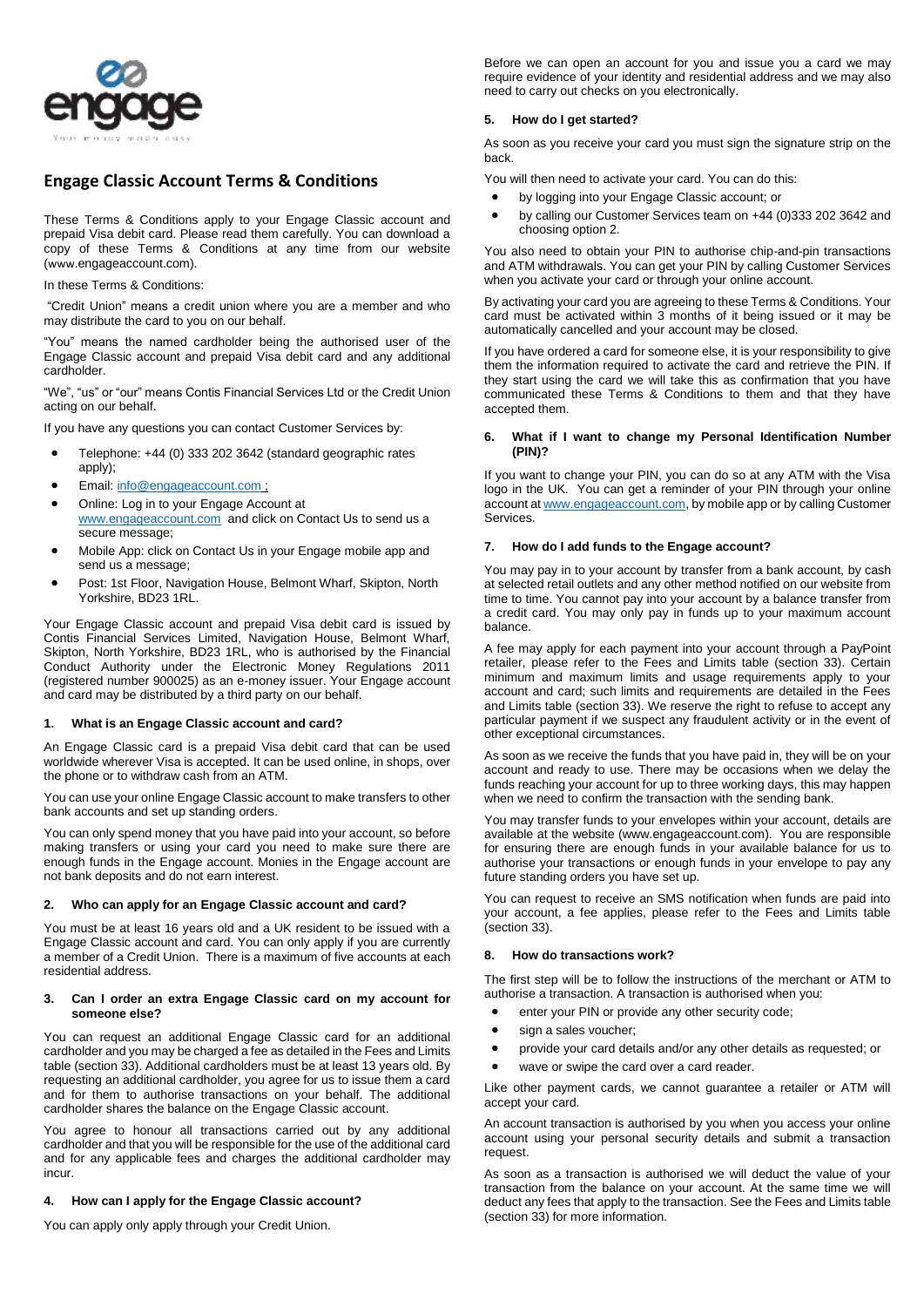Once we have received authorisation for a transaction we will transfer funds to the retailer within 3 days. A transaction will be received as follows:

- for purchases and ATM transactions, at the time we receive the transaction instruction from the retailer or ATM operator;
- for other transactions that are communicated directly to us, at the time you ask us to complete the transaction or if after 2.30pm for same day bank transfers (CHAPS) and 5pm for other bank transfers the instruction will be deemed to have been received by us on the following business day.

## **9. Can I cancel a transaction I have made?**

Generally, authorisation for a transaction may not be withdrawn by you. However, you may be able to withdraw your authorisation where you have authorised a transaction which will take place on a future date. In this situation, to withdraw your authorisation, you must notify the retailer before the close of business on the business day before the day on which the transaction was due to take place and provide us with a copy of the notice. We may charge you an Administration Fee if a transaction is revoked by you under this paragraph (see the Fees and Limits table (section 33)).

### **10. Can I pay for things in a foreign currency?**

Your card is denominated in British Pounds Sterling. If you make a purchase or an ATM withdrawal in any other currency we will convert the sum into pounds sterling using the exchange rate set by Visa on the day they process the transaction, this may differ from the actual date of the transaction. An international transaction fee will apply to each of these transactions (see the Fees and Limits table (section 33).

Any changes to the exchange rate used to convert foreign transactions will be made immediately. You can find the exchange rate for a transaction made in a currency other than pounds sterling on a given date at: [http://www.visaeurope.com/en/Cardholders/exchange\\_rates.aspx.](http://www.visaeurope.com/en/cardholders/exchange_rates.aspx)

# **11. Is there anything I can't buy with my Engage Classic card?**

You may not use your card for illegal purposes. It also cannot be used for a limited number of specified transactions. Please see our website for details.

#### **12. How can I check my Engage Classic account?**

You can check your account by accessing it securely through our mobile app or website (www.engageaccount.com). Your statement will show:

- information on the payee of each transaction;
- the amount of the transaction shown in the currency in which the transaction was paid or debited to the account;
- the amount of charges for the transaction; and
- the date the transaction is authorised or posted on to the account.

Paper statements are available on request and are subject to a fee (see the Fees and Limits table (section 33)).

You can also choose to use our SMS service to request your balance on your mobile phone and set-up SMS notifications for when money is paid into your account and when you have made a purchase or ATM withdrawal. Additional SMS services will be set out on our website when they become available. The SMS balance and activation number for registered cardholders is 07770 500500; standard mobile phone charges apply and a fee is charged for each SMS message that we send. Please refer to the Fees and Limits table (section 33). You agree that you have permission from the bill payer to access our SMS services.

## **13. How long will the Engage Classic card last?**

Your card will be valid for 3 years. You will not be able to use your card after its expiry date. This agreement shall terminate when your card is cancelled or expires and is not replaced.

#### **14. Does the Engage Classic card have spending limits?**

You can only spend the money that is paid into your account. Limits also apply to daily ATM withdrawals, and other limits may be applied to the amount of spend and the number of transactions you can perform. See the Fees and Limits table (section 33) and our website for further details.

If, for any reason, the transaction is completed when there are insufficient funds in your account then you will have to reimburse the shortfall to us, unless it is due to an error by the retailer with whom you made the transaction.

We may collect this shortfall from any card you have with us or from any funds which you subsequently pay into your account. We may suspend your cards until the negative balance is restored and charge you an Administration Fee (see the Fees and Limits table (section 33)) for transactions that you make using your card that results in a negative balance or increases the negative balance on your account.

#### **15. What if I have been overcharged or charged for transactions I didn't make?**

If you dispute a transaction that has been processed on your card you should contact the merchant first as this may lead to the quickest resolution. If the dispute cannot be resolved with the merchant you should contact us as soon as possible and at least within 13 months of the date of the transaction. We will refund the amount of any transactions that our investigations show were not authorised by you, provided you have acted with reasonable care, kept your card secure, not disclosed your PIN or security details to anyone else and not acted fraudulently. We may charge you an Administration Fee for charging the transaction back to the retailer through the Visa system.

You may be entitled to claim a refund in relation to transactions where:

- the transaction was not authorised under this agreement;
- we are responsible for a transaction which was incorrectly executed by us; or
- a pre-authorised transaction did not specify the exact amount at the time of its authorisation and the amount charged by a supplier is more than you could reasonably have expected, taking into account normal spending patterns on the card or the circumstances of the transaction. A claim for a refund in these circumstances will not be accepted if the amount of the transaction was made available to you at least 4 weeks before the transaction date or if the claim is made more than 8 weeks after being charged to your account.

### **16. What about security?**

You should treat your card like cash. If it is lost or stolen, you may lose some or all of your money on your card, in the same way as if you lost cash in your wallet or purse. Therefore, you must keep your card safe and not let anyone else use it. You must keep your PIN secret at all times; never disclose your PIN or security information to anyone. Security information includes your login and password details used to access your account or any other website where your card details are stored. We also recommend that you check the balance on your account regularly on the mobile app, through logging onto your account at the website through logging onto your account at the website [\(www.engageaccount.com\)](http://www.engageaccount.com/) or by contacting Customer Services.

# **17. What if my Engage Classic card is lost or stolen?**

If you lose your card or it is stolen, or you suspect that someone else has found out your PIN or password, you must tell us immediately by calling us or logging onto your account through the mobile app or website and notifying us. Your card will be cancelled immediately. We run a line for lost or stolen cards; the number is +44 (0)333 202 3642 (option 3) and calls are charged at the standard geographical rate. If, after reporting a lost card, you subsequently find the card you must not use it. Cut it in half through the signature box, magnetic strip and chip.

If you ask us to do so, and provided that you provide information and assistance that we request from you, we will investigate any disputed transaction or misuse of your card.

If the investigations show that any disputed transaction was authorised by you, or you have acted fraudulently or with gross negligence (for example by failing to keep your card, security details or PIN secure or by failing to notify us without delay on becoming aware of the loss, theft, misappropriation or unauthorised use of the card), then we will not refund the transaction amount and will charge you a fee of up to £50 for any loss we suffer because of the use of the card. If the investigations show that you have not acted fraudulently or with gross negligence, your maximum loss or liability to us for any unauthorised transaction will be limited to £50 and we will refund the amount of any transactions entered into after we receive your notification.

#### **18. Will you ever block a transaction without me asking?**

We may refuse to pay a transaction:

- if we are concerned about security of your card or account or we suspect your card or account is being used in an unauthorised or fraudulent manner;
- if sufficient funds are not paid into your account at the time of a transaction to cover the amount of the transaction and any applicable fees;
- if there is negative balance on your account;
- if we have reasonable grounds to believe that you are not using the card or account in accordance with these Terms & Conditions;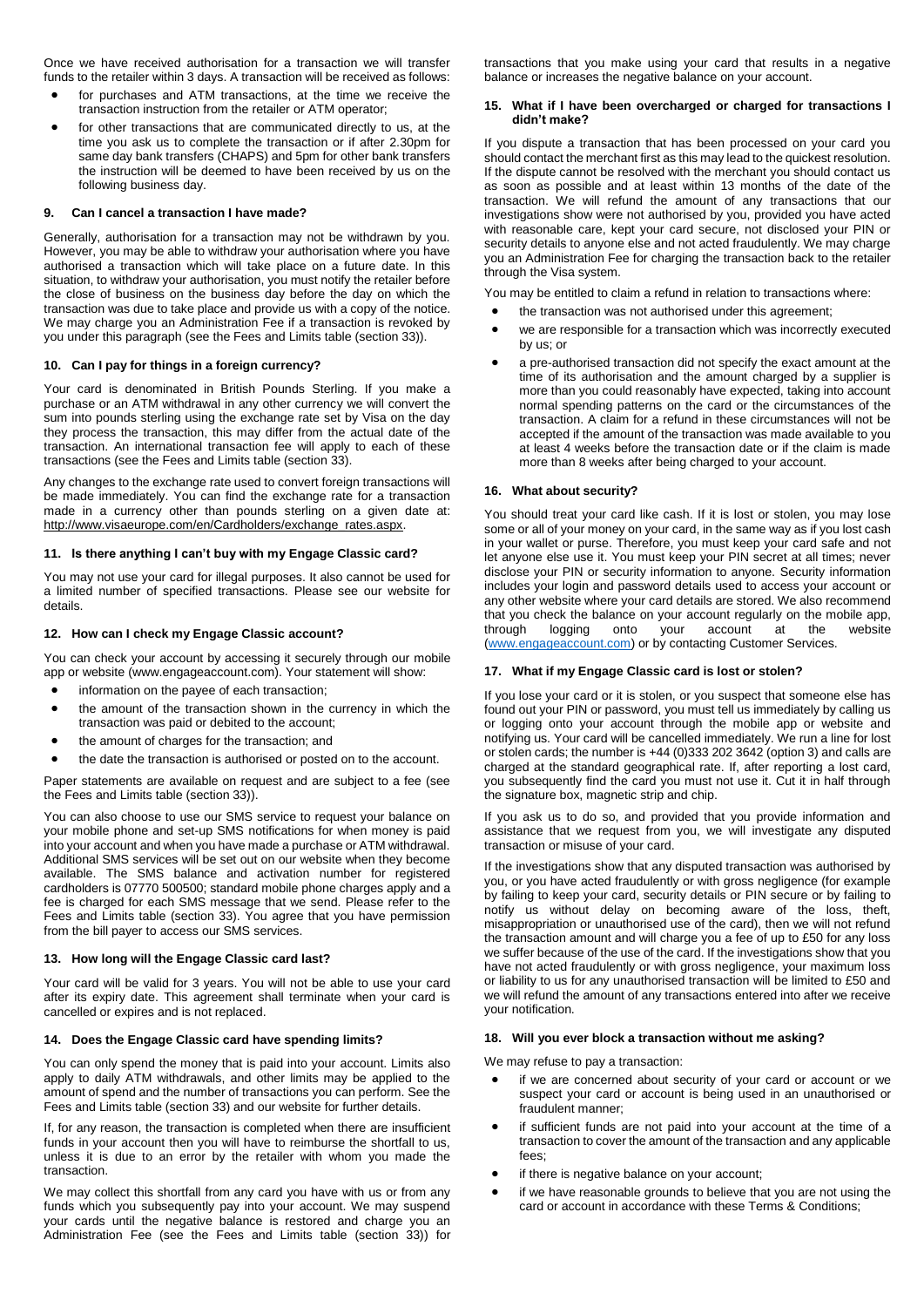- if we believe that a transaction is potentially suspicious or illegal (for example, if we believe that a transaction is being made fraudulently); or
- because of errors, failures (whether mechanical or otherwise) or refusal to process a transaction by merchants, payment processors or payment schemes such as Visa, BACS or CHAPS.

If we refuse a transaction, we will tell you why immediately, if we can, unless it would be unlawful for us to do so. You may correct any information we hold and which may have caused us to refuse a transaction by contacting Customer Services.

# **19. Can I cancel my Engage Classic card?**

You have a legal right to cancel your card up to 14 days from the date you purchase it without incurring any penalty and we will refund any card issue fees. We may charge you a Card Cancellation Fee if we have already incurred costs by ordering a card in your name. You can also cancel your card any time after the 14 day period subject to a Redemption Fee (the Fees and Limits table (section 33)) by contacting Customer Services. You should also cut your cancelled card in half through the signature box, magnetic strip and chip.

You will not be entitled to a refund of money you have already spent on transactions authorised, or pending or any fees for use of the card or account before the card is cancelled or expires.

## **20. Could my Engage Classic card be cancelled?**

We may cancel your card and this agreement by giving you at least 60 days' notice. Reasons for cancellation may include:

- if this agreement or your card expires;
- if you break an important part of this agreement, or repeatedly break the agreement and fail to resolve the matter in a timely manner;
- if you act in a manner that is threatening or abusive to our staff, or any of our representatives; or
- if you fail to pay fees or charges that you have incurred or fail to pay back any negative balance on your card.

We may also cancel your card immediately if we:

- suspect fraud or misuse of your card;
- have any other security concerns; or
- need to do so to comply with the law.

If we cancel your card immediately, we will tell you as soon as we can if we are permitted to do so.

In these circumstances, you must tell us what you want us to do with any unused funds. You must do this within 3 months of the date we tell you that your card is cancelled.

## **21. Can I get money back once I have put it on?**

You can clear the balance on your account through spending, ATM withdrawals, or transfers to other bank accounts. See the Fees & Limits table (section 33) for the fees that would apply.

Alternatively, you may request a refund of the funds on your account by contacting Customer Services and confirming that your card has been destroyed by cutting it up. We will transfer your funds back to you at no cost to you, unless:

- you are requesting redemption before termination or expiry of this agreement;
- you cancel this agreement before any agreed termination or expiry date; or
- you request redemption more than one year after the date of termination or expiry of this agreement.

If one of these situations does apply then we will charge a Redemption Fee (see the Fees and Limits table (section 33)).

We will not redeem the value of the funds on your account to you if your request for redemption of the funds is more than six years after the date of termination or expiry of this agreement.

All funds will be returned to a bank account of your choice. We reserve the right to see proof of your ownership of the bank account before transferring funds to it. To enable us to comply with our legal obligations, we may ask you to provide us with certain information such as identification documents before we can process your refund request.

Please also refer to section 29 below for the circumstances in which we do not give you a refund.

## **22. Is money on my Engage Classic account protected like my bank account?**

The card and associated account is an electronic money product and although it is a product regulated by the Financial Conduct Authority, it is not covered by the Financial Services Compensation Scheme. No other compensation scheme exists to cover losses claimed in connection with the card and associated account. We will however ensure that any funds received by you are held in a segregated account so that should we become insolvent your funds will be protected against claims made by our creditors.

### **23. What if I have a complaint?**

If you are unhappy in any way with your card and account or the way it is managed, you can contact Customer Services so we can investigate the circumstances for you. Any complaints you have will be dealt with quickly and fairly.

If we are unable to resolve your complaint to your satisfaction you may contact the Financial Ombudsman Service at Exchange Tower, London, E14 9SR. Telephone: +44 (0)800 023 4 567 from landlines, +44 (0)300 123 9 123 from mobile phones or +44 (0)20 7964 0500 for calls from outside the UK and e-mail: complaint.info@financial-ombudsman.org.uk.

## **24. What if I change my details?**

You must let us know as soon as possible if you change name, address, telephone number, mobile number or e-mail address. If we contact you in relation to your account we will use the most recent contact details you have provided to us. Any e-mail or SMS text message sent to you will be treated as being received as soon as it is sent by us. We will not be liable to you if your contact details have changed and you have not told us.

### **25. What will happen to my personal information?**

We will process and retain personal data in order to open, administer and run your account. We will transfer your personal data within our groups of companies and to other third parties in order to issue a card and run your account.

We will transfer your personal data, including details of your transactions, within our group of companies and to the Credit Union, in order to carry out, monitor and analyse our relevant business. If we transfer your information to third parties outside the European Union we will take steps to ensure that the third party agrees to apply the same levels of data protection that apply in the UK.

If you have agreed, we or other third parties may also contact you to let you know about services that are of interest to you. You can contact us if you don't want to receive any marketing materials from us or other third parties.

We may check personal information with fraud protection agencies and other organisations and we may get information about you from recognised agencies to verify your identity. A record of such enquiries may be left on your file. We will tell fraud prevention agencies if you give us false or inaccurate information and we suspect fraud.

We may monitor and/or record telephone calls we have with you to help us maintain and improve the quality of the service we provide to you.

If you wish to obtain a copy of your personal data we hold, please contact Customer Services. There will be a £10 Data Subject Access Fee to provide this information. We will not disclose your account information to the additional cardholders without prior written permission from you. For further information please see our privacy policy on our website.

## **26. Will these Terms & Conditions ever change?**

We may change these Terms & Conditions by notifying you by e-mail or other agreed means at least 60 days before the change is due to happen. We will assume that you agree with the change. If you do not agree with the change you must tell us before the change happens and we will cancel your account immediately. If you cancel your account in this way then we will return any balance on the account to you and you will not be charged a Redemption Fee.

An up-to-date version of the account Terms & Conditions, as well as any notices of future changes will always be available on our website, [www.engageaccount.com.](http://www.engageaccount.com/) You should check our website regularly for such notices and changes.

### **27. When may use of the Engage Classic card and account be interrupted?**

From time to time, your ability to use your card or account may be interrupted, e.g. when we carry out systems maintenance. If this happens, you may be unable (a) to use your card to pay for purchases or obtain cash from ATMs and/or (b) to obtain information about the funds available in your account and/or about your recent transactions.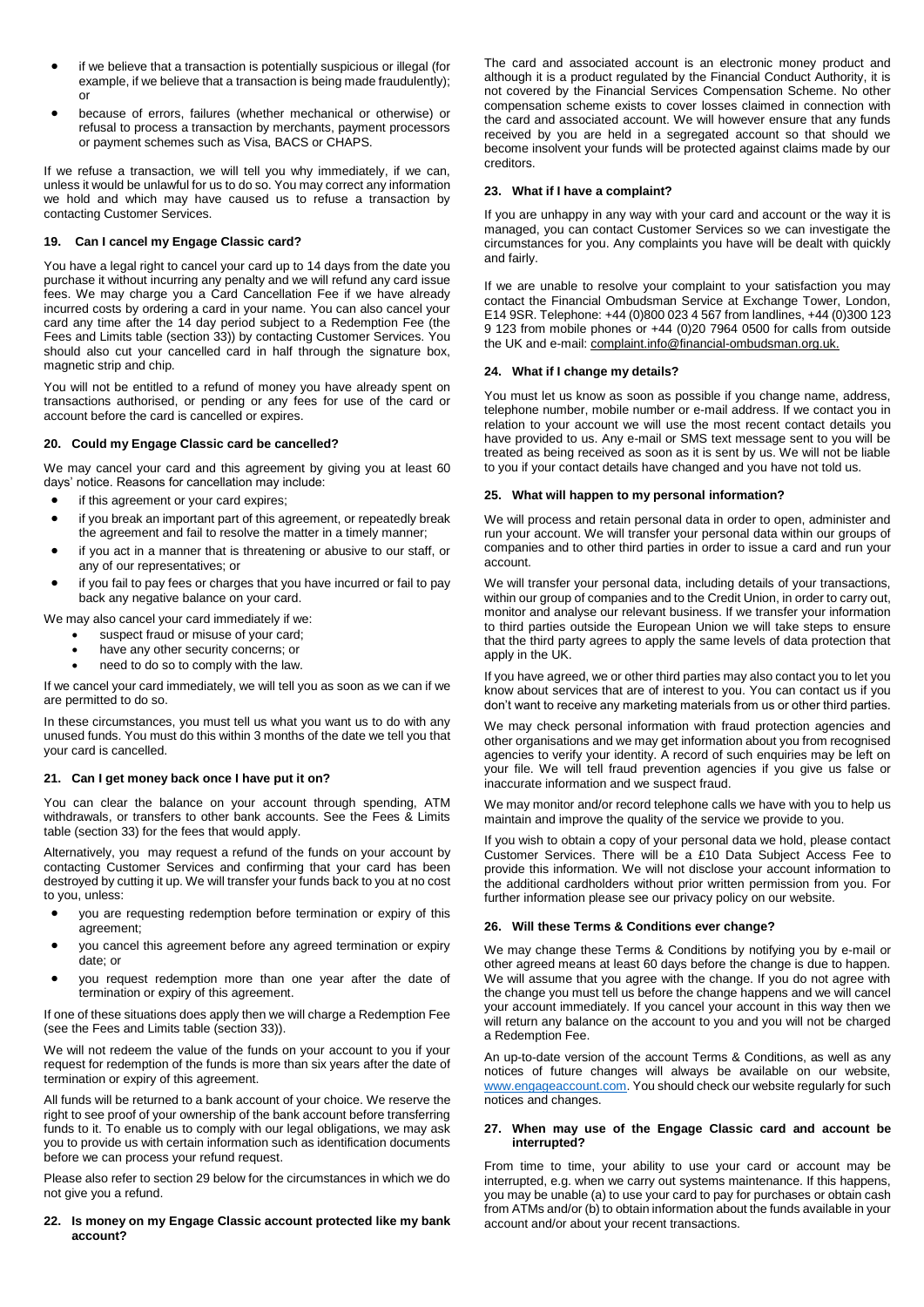In addition, like other payment cards, we cannot guarantee a merchant will accept your card, or that we will necessarily authorise any particular transaction. This may be because of a systems problem, something outside our reasonable control, to comply with legal and regulatory requirements, or because we have suspended, restricted or cancelled your card or refused to replace it in accordance with these Terms & Conditions.

# **28. What is our responsibility?**

If we incorrectly deduct funds from your account, we will refund them. If unauthorised transactions occur after you have notified us of the loss, theft or unauthorised use of your card or account, and you have not acted fraudulently or in breach of these Terms and Conditions, then we will be liable.

We will not be liable:

- in any event that a merchant refuses to accept your card;
- for refusing to authorise a transaction;
- for cancelling or suspending use of your card or account;
- for any loss arising from your inability to use your card or access your account due to interruptions;
- for any direct or indirect loss or damage you may suffer including loss of revenue, goodwill, opportunity or anticipated savings as a result of your total or partial use or inability to use your card, mobile app, website or account or the use of your card or account by any third party (unless otherwise required by law);
- for the quality, safety, legality or any other aspect of any goods or services purchased with your card.

For the SMS services we offer, we are not responsible for lost, late or undelivered text messages, notifications or communications. We accept no responsibility for any technical, computer, online, telephone, cable, electronic, software, hardware, transmission, connection, internet, website or other access issue which may hinder your ability to access the SMS services.

# **29. When can I be charged (other than the fees in section 33)?**

We may charge you for any reasonable costs that we incur in taking action to stop you using your card or account and to recover any monies owed as a result of your activities if you:

- use your card or account fraudulently;
- do not use your card or account in accordance with these Terms & Conditions; or
- have been grossly negligent, for example by failing to keep your card or PIN secure or by failing to notify us without delay after your card is lost, stolen, or used by someone else.

In these circumstances we will not refund transactions and we reserve the right to charge you for any reasonable costs that we incur in taking action to stop you using your account and to recover any monies owed as a result of your activities.

If you have not been fraudulent, or grossly negligent, and have used your card and account in accordance with these Terms & Conditions, your maximum liability for any unauthorised transactions before you notify us will be £50.

We may also charge you an Administration Fee if we have to manually intervene to complete a payment or rectify an error on the account caused by an error or omission on your part.

## **30. Who is the data controller?**

Contis Financial Services Limited is a data controller of your personal data and will always process your personal data in accordance with the Data Protection Act 1998.

## **31. Can I assign my rights or obligations under these Terms and Conditions?**

You may not transfer or assign any rights or obligations you may have under these Terms & Conditions to any other person without our prior written consent. We may assign the benefit and burden of these Terms & Conditions to any other person at any time on giving you two months prior notice of this. If we do this, your rights will not be affected.

## **32. Governing law**

This Agreement is concluded in English. All communications with you will be in English. These Terms & Conditions will be construed in accordance with English law and the exclusive jurisdiction of the English courts.

## **33. What are the fees and limits?**

## **Engage Classic Fees**

| <b>Fees and Charges</b>                                                | Value                                             | <b>Comments</b>                                                                                                                                                                                                                                                                                                                                |
|------------------------------------------------------------------------|---------------------------------------------------|------------------------------------------------------------------------------------------------------------------------------------------------------------------------------------------------------------------------------------------------------------------------------------------------------------------------------------------------|
| <b>Card Fee</b>                                                        | Free                                              |                                                                                                                                                                                                                                                                                                                                                |
| <b>Additional Card</b>                                                 | Free                                              | One additional card is<br>free. Additional                                                                                                                                                                                                                                                                                                     |
|                                                                        |                                                   | cardholders must be 13<br>years or over. Additional<br>cards share the Engage<br>Account holder's funds.                                                                                                                                                                                                                                       |
| <b>Replacement Card</b>                                                | £5.00<br>Lost/stolen/damage<br>d replacement card | replacement<br>for<br>Free<br>expired cards. £5.00 for<br>lost/stolen/damaged<br>replacement.                                                                                                                                                                                                                                                  |
| <b>Delivery times</b>                                                  | Within 10 working<br>days                         |                                                                                                                                                                                                                                                                                                                                                |
| <b>TRANSACTIONS/PURCHASES</b>                                          |                                                   |                                                                                                                                                                                                                                                                                                                                                |
| UK purchases                                                           | <b>FREE</b>                                       |                                                                                                                                                                                                                                                                                                                                                |
| European &<br>International<br>purchases                               | £1.00 plus 2% of the<br>transaction value         | Any<br>transaction<br>in<br>a<br>foreign currency will be<br>converted into<br>pounds.<br>We'll do this at the rate of<br>exchange provided by Visa<br>Europe on the date they<br>process the transaction<br>which may differ from the<br>actual transaction date.<br>See more information on<br>exchange rates on the Visa<br>Europe website. |
| <b>ATM Withdrawal UK*</b>                                              | £0.75                                             |                                                                                                                                                                                                                                                                                                                                                |
| <b>ATM Withdrawal</b><br>Europe* & ATM<br>Withdrawal<br>International* | £2.00 plus 2% of the<br>transaction value         | Any transaction in<br>a<br>foreign currency will be<br>converted<br>into pounds.<br>We'll do this at the rate of<br>exchange provided by Visa<br>Europe on the date they<br>process the transaction<br>which may differ from the<br>actual transaction<br>date.<br>See more information on<br>exchange rates on the Visa<br>Europe website.    |
| <b>Cashback Instore</b>                                                | Free                                              | You can request up to £50<br>cashback at participating<br>UK retailers when making a<br>purchase.                                                                                                                                                                                                                                              |
| <b>ACCOUNT LOAD FEES</b>                                               |                                                   |                                                                                                                                                                                                                                                                                                                                                |
| <b>Credit Union Load</b>                                               | £1.00 per load                                    | Fee applies for each load to<br>your Engage account by<br>your Credit Union.                                                                                                                                                                                                                                                                   |
| <b>Bank transfer</b>                                                   | £1.00 per load                                    | Add funds to your Engage<br>account by bank transfer<br>from a UK bank account.                                                                                                                                                                                                                                                                |
| PayPoint                                                               | $£0.50 + 2.5%$                                    | Maximum load amount of<br>£249.                                                                                                                                                                                                                                                                                                                |
| <b>FUNDS MOVEMENT AND TRANSFER FEES</b>                                |                                                   |                                                                                                                                                                                                                                                                                                                                                |
| <b>Future dated transfer</b><br>from account                           | <b>FREE</b>                                       | Transfer money to a UK<br>account<br>bank<br>in<br>three<br>working days.                                                                                                                                                                                                                                                                      |
| Next day transfer<br>from account                                      | £3.00                                             | Transfer money to a UK<br>bank account on the next<br>working day.                                                                                                                                                                                                                                                                             |
| Same day transfer<br>from account (CHAPS)                              | £15.00                                            | Transfer money to a UK<br>bank account on the same<br>day, some restrictions may<br>apply.                                                                                                                                                                                                                                                     |
| <b>International transfer</b><br>regular                               | £20.00                                            | Transfer<br>money<br>to<br>a<br>foreign<br>bank<br>account<br>within 5-7 working days.                                                                                                                                                                                                                                                         |
| <b>International transfer</b><br>urgent                                | £28.00                                            | Transfer<br>to<br>money<br>a<br>foreign<br>bank<br>account<br>within 3-5 working days.                                                                                                                                                                                                                                                         |